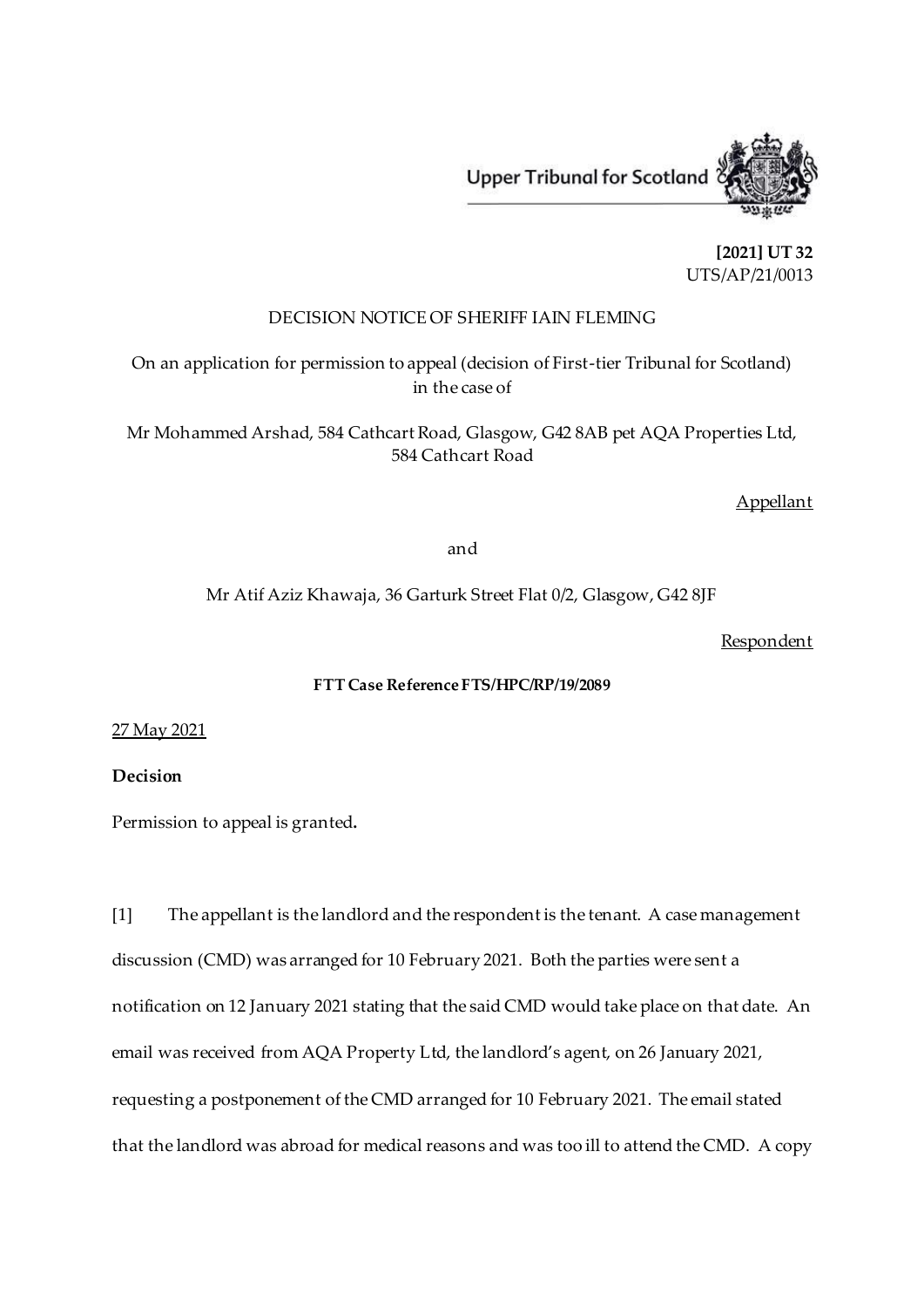of an airline ticket which appeared to show that the landlord had travelled abroad in November 2020 was attached to the request.

[2] On 5 February 2021 the First Tier Tribunal (FtT) notified parties that it had considered and refused the postponement request because it did not consider that the evidence which had been provided demonstrated that there was good reason to postpone the CMD.

[3] In terms of the said letter of 5 February 2021, sent to both parties, the FtT advised that the application to postpone the FtT had been refused and explained its reasons for the refusal. It also invited consideration by the landlord as to his interest being represented by his agent AQA Property, or indeed by someone else such as a relative, friend or colleague.

[4] The said letter thereafter stated as follows:

"The Tribunal will therefore go ahead as scheduled on Wednesday, 10 December 2021 at 10 am".

[5] This date was an error. As a matter of fact the Tribunal hearing (the CMD) was still scheduled for 10 February 2021. It took place on that date when a finding was made which was adverse to the landlord's interests. The landlord has now sought permission to appeal upon the basis that he was advised by the FtT that, notwithstanding the narrative of the letter, the Tribunal hearing would take place on 10 December 2021. The landlord complains that as a result of the error he did not attend and was denied an opportunity to attend or be represented at the CMD as a result.

[6] Permission to appeal has been refused by the FtT. It is the position of the FtT that when one considers the document of 5 February 2021 as a whole it is clear from its terms, in particular the first paragraph, which clearly states "The Tribunal has refused the request and further…the Tribunal will therefore go ahead as scheduled," that the landlord must have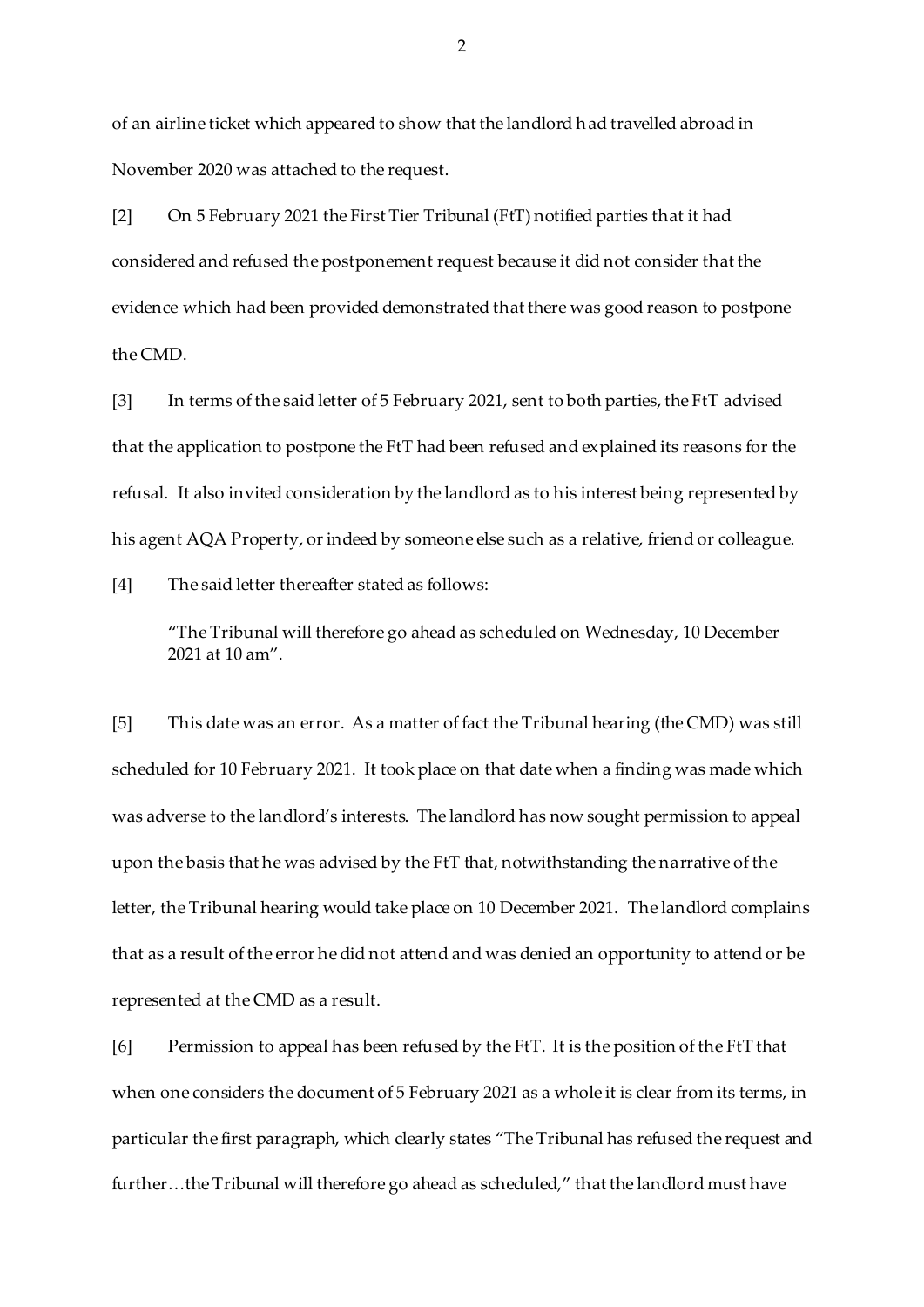known that the CMD would take place on 10 February 2021. Further, the specified date is Wednesday, 10 December 2021. A check of the calendar will clarify that while 10 February 2021 was a Wednesday, 10 December 2021 will be a Friday. The FtT, in refusing permission to appeal, concluded that "it might therefore have been expected that anyone employed by the landlord's agents would have noted this anomaly when entering this date into their diary".

[7] Further, it is the position of the FtT that if there was any doubt over the date of the CMD it was open to the landlord's representative to check the date with the Tribunal's administration. The FtT noted that the tenant's representative, who had received a copy of the same email on 5 February 2021, attended the CMD on the correct date.

[8] In terms of rule 3(6) of the Upper Tribunal for Scotland (Rules of Procedure) Regulations 2016, where the FtT has refused permission to appeal, the Upper Tribunal may give permission to appeal if "the Upper Tribunal is satisfied that there are arguable grounds of appeal. The phrase "arguable grounds for the appeal" is not defined within the statute. Case law in other situations is of assistance. For example, in *Czerwinski* v *HM Advocate* 2015 SLT 610, the court was formulating the appropriate test for the grant of leave to appeal in an extradition case in the absence of statutory guidance. It settled on adopting the test applicable to criminal appeals: "do the documents disclose arguable grounds of appeal?" in terms of section 107 of the Criminal Procedure (Scotland) Act 1995.

[9] In *Wightman* v *Advocate General* 2018 SC 388 Lord President Carloway (at paragraph 9) observed that arguability and statability were synonyms. That was said to be a lower threshold than "a real prospect of success", the test applicable in deciding whether to grant permission for an application to the supervisory jurisdiction to proceed, in terms of

3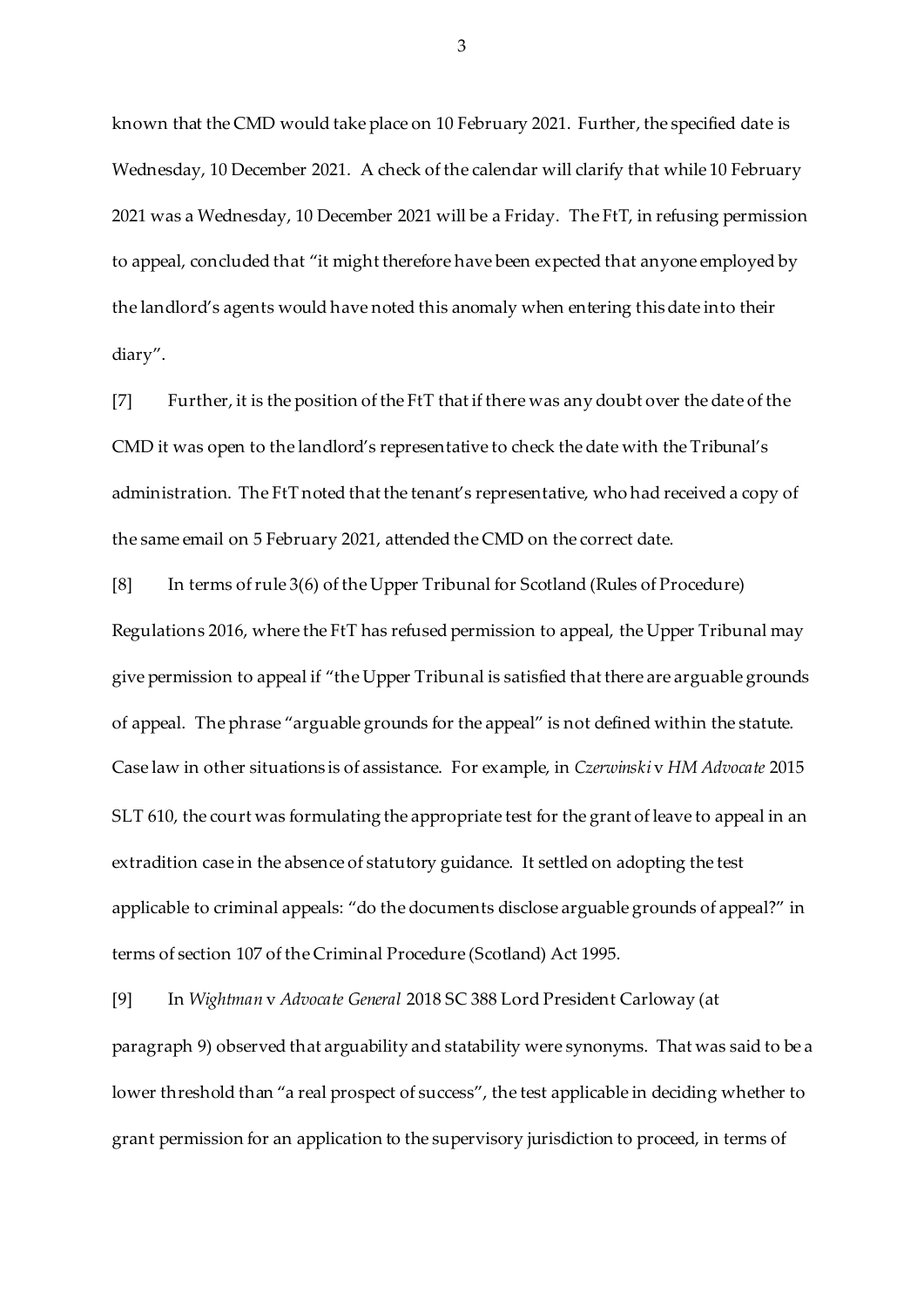section 27D(3) of the Court of Session Act 1988, as amended. The threshold of arguability is therefore relatively low.

[10] *Advocate General for Scotland* v *Murray Group Holdings Ltd* [2015] CSIH 77; 2016 SC 201 (affirmed by UKSC in [2017] UKSC 45; 2018 SC (UKSC) 15) concerned an appeal from the Tax & Chancery Chamber of the First Tier Tribunal under section 13 of the Tribunals, Courts & Enforcement Act 2007. An appeal to the Upper Tribunal was available "on any point of law arising from the decision made by the First Tier Tribunal". The appeal thereafter to the Court of Session is "on any point of law arising from a decision made by the Upper Tribunal". It was in this context that the Inner House examined what was meant by "a point of law". It identified four different categories that an appeal on a point of law covers:

(i) General law, being the content of rules and the interpretation of statutory and other provisions;

(ii) The application of law to the facts as found by the First Tier Tribunal;

(iii) A finding, where there was no evidence, or was inconsistent with the evidence; and

(iv) An error of approach by the First Tier Tribunal, illustrated by the Inner House with examples: "such as asking the wrong question, or by taking account of manifestly irrelevant considerations or by arriving at a decision that no reasonable tax tribunal could properly reach." ([41]-[43])

[11] In essence, therefore, the task of the Upper Tribunal is to ascertain, with reference to the material submitted, whether the appellant has identified an error of law that is capable of being stated or argued before the Upper Tribunal at a hearing. That is a relatively low threshold.

4